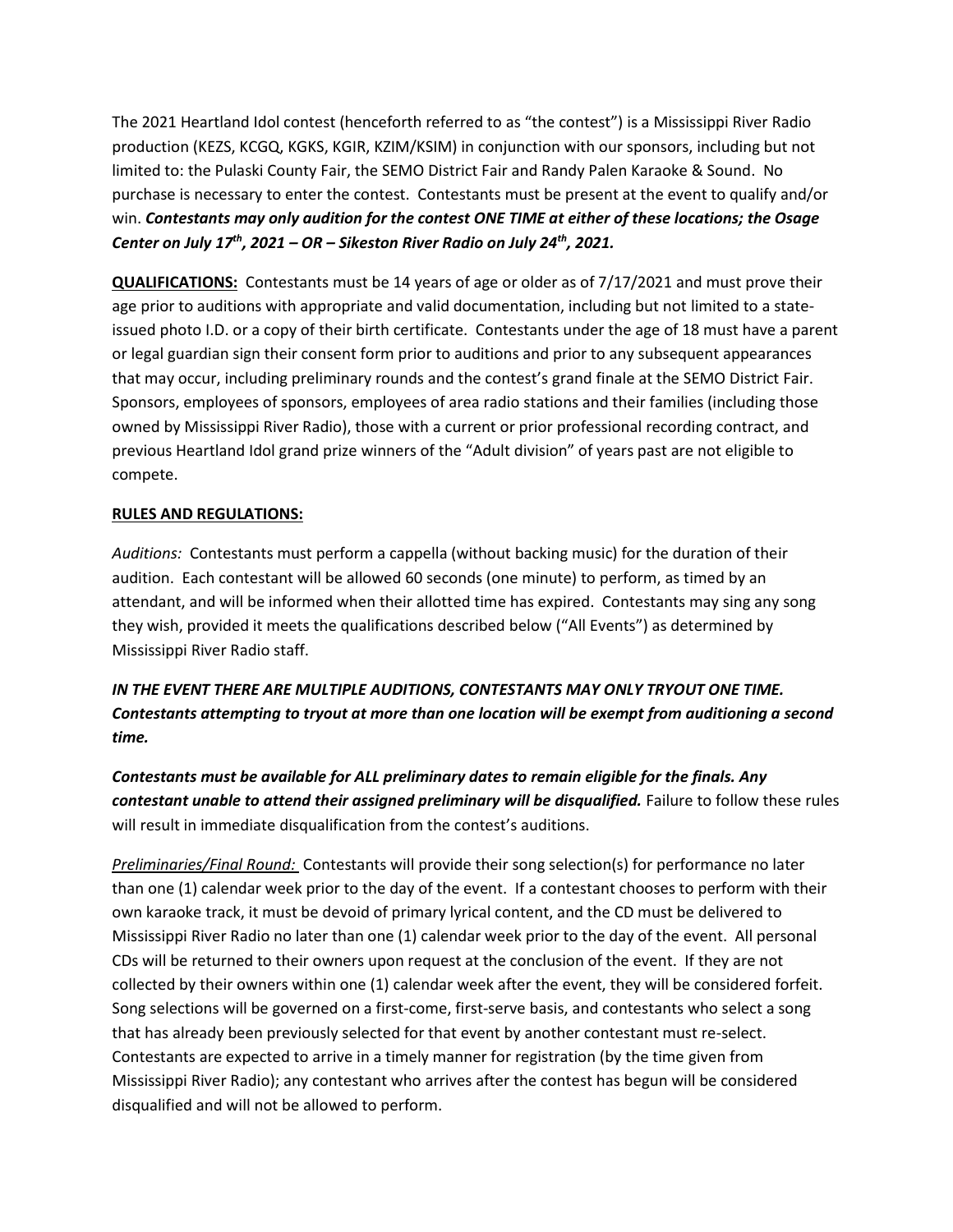*All events:* Contestants will not be allowed to utilize personal recording or sound equipment on stage during their performance, including but not limited to: personal microphones, musical instruments, etc. Props will only be allowed on-stage with a performer with prior approval from Mississippi River Radio. Contestants are prohibited from consuming alcohol immediately prior to or during any of the contest's events in which they appear. If a contestant appears intoxicated before their turn to appear on-stage, they may be disqualified at Mississippi River Radio's discretion. A contestant's performance cannot include vulgarity or profanity of any type—visual, verbal, or otherwise, at the risk of disqualification. For safety purposes, all contestants must remain on the stage at all times during their performance at any event.

## **SELECTION:** *Contestants will be notified AFTER both open auditions have taken place. Semifinalists will be announced Monday, July 26th , on air and posted on the following station websites;* k103fm.com 939river.com realrock993.com kzimksim.com

Contestants selected by the judges at the preliminaries will be notified before the end of the event to move on to the finals. Contestants selected at the preliminaries by audience vote will have their names announced on-air on Mississippi River Radio stations, websites and Facebook pages within 72 hours; they will also be notified via phone call and/or e-mail. All contestants will be contacted via phone call and/or e-mail after selection in each round with vital information concerning the next event (placement, location, instructions, etc.)

**NUMBER OF PERFORMERS:** An act in the contest may consist of up to two (2) performers maximum, both of whom must meet all of the eligibility requirements to enter the contest. Note that only one (1) grand prize will be awarded, despite the number of performers in the winning act. If performing as a duet, both members of the duet must be present and perform together at all scheduled appearances and performances; failure to produce both members of a registered duet will result in disqualification for both.

**JUDGING:** A panel of no less than two (2) and no more than four (4) judges will judge each event in the contest, basing their decisions on a set of criteria including, but not limited to: vocal ability, stage presence, and showmanship. The decisions of the judges are final with no exceptions. Judges may vary at each event. Aside from the contestants chosen by the judges to move on to the final event at the preliminary events, audience voting will determine one (1) additional finalist at each preliminary event. Audience voting ballots will be counted by Mississippi River Radio at the conclusion of the event, and the results will be announced on Mississippi River Radio stations and online within 72 hours maximum. If it is found that contestants or attendants of the preliminary event have attempted to alter the outcome of the event, the corresponding contestant will be disqualified.

**PRIZES:** One contestant will be chosen as the "2021 Heartland Idol" at the grand finale event and will receive \$1,000.00, and a professional recording session with the Brothers Walker from the Voice. Note that there is only one (1) grand prize to be awarded, no matter the number of performers in the act selected as the winner(s) of the grand prize. Winner(s) must claim their prize at Mississippi River Radio, 324 Broadway, Cape Girardeau, Missouri, 63701 during regular business hours: Monday through Friday,